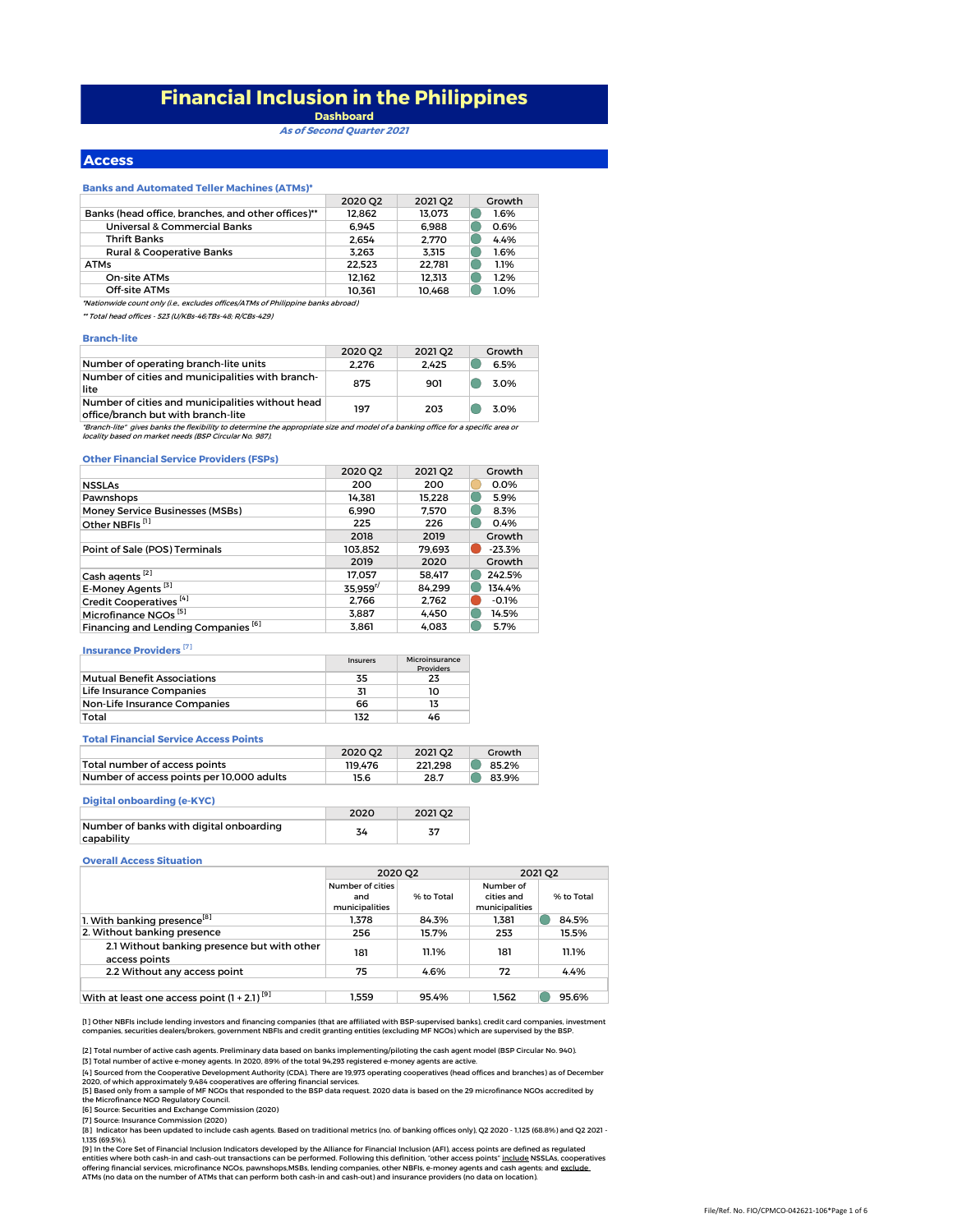# **Usage**

# **Deposits and Loans in the Banking System**

|                                          | 2020 02 | 2021 02 | Growth  |
|------------------------------------------|---------|---------|---------|
| Number of deposit accounts (in millions) | 76.3    | 83.1    | 8.9%    |
| Number of depositors (in millions)       | 70.2    | 76.0    | 8.2%    |
| Amount of deposits (in trillion pesos)   | 14.3    | 15.3    | 7.6%    |
| Amount of loans (in trillion pesos)      | 10.0    | 9.8     | $-2.3%$ |

# **Microfinance in the Banking System**

|                                      |                                      | 2020 O2   | 2021 Q2   | Growth   |
|--------------------------------------|--------------------------------------|-----------|-----------|----------|
|                                      | <b>Banks</b>                         | 149       | 148       | $-0.7\%$ |
| Microfinance                         | <b>Borrowers</b>                     | 2.047.480 | 2.043.350 | $-0.2%$  |
|                                      | Amount (in million pesos)            | 25.063.7  | 26.352.4  | 5.1%     |
|                                      | <b>Banks</b>                         | 137       | 135       | $-1.5%$  |
| Microenterprise Loans                | <b>Borrowers</b>                     | 1.770.274 | 1.765.872 | $-0.2%$  |
|                                      | Amount <sub>(in million pesos)</sub> | 21.201.7  | 22.672.4  | 6.9%     |
| Microfinance Plus                    | <b>Banks</b>                         | 34        | 36        | 5.9%     |
|                                      | <b>Borrowers</b>                     | 8.783     | 14.694    | 67.3%    |
|                                      | Amount <sub>(in million pesos)</sub> | 930.2     | 861.2     | $-7.4%$  |
|                                      | <b>Banks</b>                         | 22        | 20        | $-9.1%$  |
| Micro-Agri Loans                     | <b>Borrowers</b>                     | 80.349    | 76.827    | $-4.4%$  |
|                                      | Amount <sub>(in million pesos)</sub> | 1.127.1   | 1.041.2   | $-7.6%$  |
| <b>Housing Microfinance</b><br>Loans | <b>Banks</b>                         | 13        | 13        | 0.0%     |
|                                      | <b>Borrowers</b>                     | 117.518   | 115.848   | $-1.4%$  |
|                                      | Amount (in million pesos)            | 1.553.7   | 1.516.1   | $-2.4%$  |

# **Microfinance Outside the Banking System**

|                                                                 | 2019            | 2020                  | Growth                     |
|-----------------------------------------------------------------|-----------------|-----------------------|----------------------------|
| Cooperatives <sup>[4]</sup>                                     |                 |                       |                            |
| Number of member-depositors (in millions)                       | 9.5             | 8.8                   | $-7.4%$                    |
| Deposit liabilities (in billion pesos)                          | 152             | 158.8                 | 4.5%                       |
| Outstanding loans (in billion pesos)                            | 315.8           | 288.1                 | $-8.8%$                    |
| Microfinance NGOs <sup>[5]</sup>                                |                 |                       |                            |
| Number of clients (in millions)                                 | 5.2             | 6.2                   | 19.4%                      |
| Outstanding loans (in billion pesos)                            | 41.9            | 50.4                  | 20.5%                      |
|                                                                 |                 |                       |                            |
| <b>Credit Information System</b>                                |                 |                       |                            |
|                                                                 | 2019            | 2020                  | Growth                     |
| Number of submitting entities with actual basic credit          | 474             | 556                   | $\bigcirc$<br>17.3%        |
| data<br>Number of unique individuals with financial credit data |                 |                       |                            |
| (in millions)                                                   | 9.0             | 23.3                  | $\hspace{0.1in}$<br>158.3% |
| Total contracts (in millions)                                   | 56.5            | 89.9                  | 59.2%                      |
|                                                                 |                 |                       |                            |
| Insurance/Microinsurance <sup>[7]</sup>                         |                 |                       |                            |
|                                                                 | 2020 Q2         | 2021 Q2               | Change                     |
| Insurance Penetration (premium volume as a share of GDP)        | 1.58%           | 2.05%                 | 0.47                       |
|                                                                 |                 |                       |                            |
| Number of Policyowners, including dependents (in millions)      | <b>Insurers</b> | <b>Microinsurance</b> | % Share of                 |
|                                                                 |                 | <b>Providers</b>      | Microinsurance             |
| <b>Mutual Benefit Associations</b>                              | 30.2            | 29.0                  | 96.0%                      |
| Life Insurance Companies                                        | 43.5            | 14.7                  | 33.8%                      |
| Non-Life Insurance Companies                                    | 30.3            | 6.7                   | 22.1%                      |
| Total                                                           | 103.9           | 50.3                  | 48.4%                      |
|                                                                 |                 |                       |                            |
| Amount of Premiums (in million pesos)                           | <b>Insurers</b> | <b>Microinsurance</b> | % Share of                 |
|                                                                 |                 | <b>Providers</b>      | Microinsurance             |
| <b>Mutual Benefit Associations</b>                              | 11,232          | 4,462                 | 39.7%                      |
| Life Insurance Companies                                        | 247,715         | 2.423                 | 1.0%                       |
| Non-Life Insurance Companies                                    | 49,307          | 914                   | $1.9\%$                    |
| Total                                                           | 308,254         | 7,799                 | 2.5%                       |
| Investment <sup>[10]</sup>                                      |                 |                       |                            |
|                                                                 | 2019            | 2020                  | Change                     |
| Number of Personal Equity & Retirement Account                  |                 |                       |                            |
| (PERA) Administrators                                           | $\overline{2}$  | 3                     | $\bigcirc$<br>50.0%        |
| No. of BSFIs offering PERA UITFs                                | 3               | 3                     | 0.0%                       |
| Number of approved PERA products/UITFs                          | 16              | 17                    | 6.3%                       |
| Number of PERA contributors                                     | 1,388           | 2.671                 | 92.4%                      |
| Total PERA contributions (in million pesos)                     | 114.9           | 166.9                 | 45.3%                      |
| No. of Existing Non-PERA UITFs* <sup>r/</sup>                   | 206             | 211                   | 2.4%                       |
| No. of UITF participants**                                      | 471.381         | 629,396               | 33.5%                      |
|                                                                 |                 |                       |                            |

\*Existing means available in the market.

\*\*The data is based on 30 Trust Entities (TEs) with active trust licenses.

[10] Source: BSP PERA Technical Working Group; Capital Markets and Trust Supervision Department (CATSD)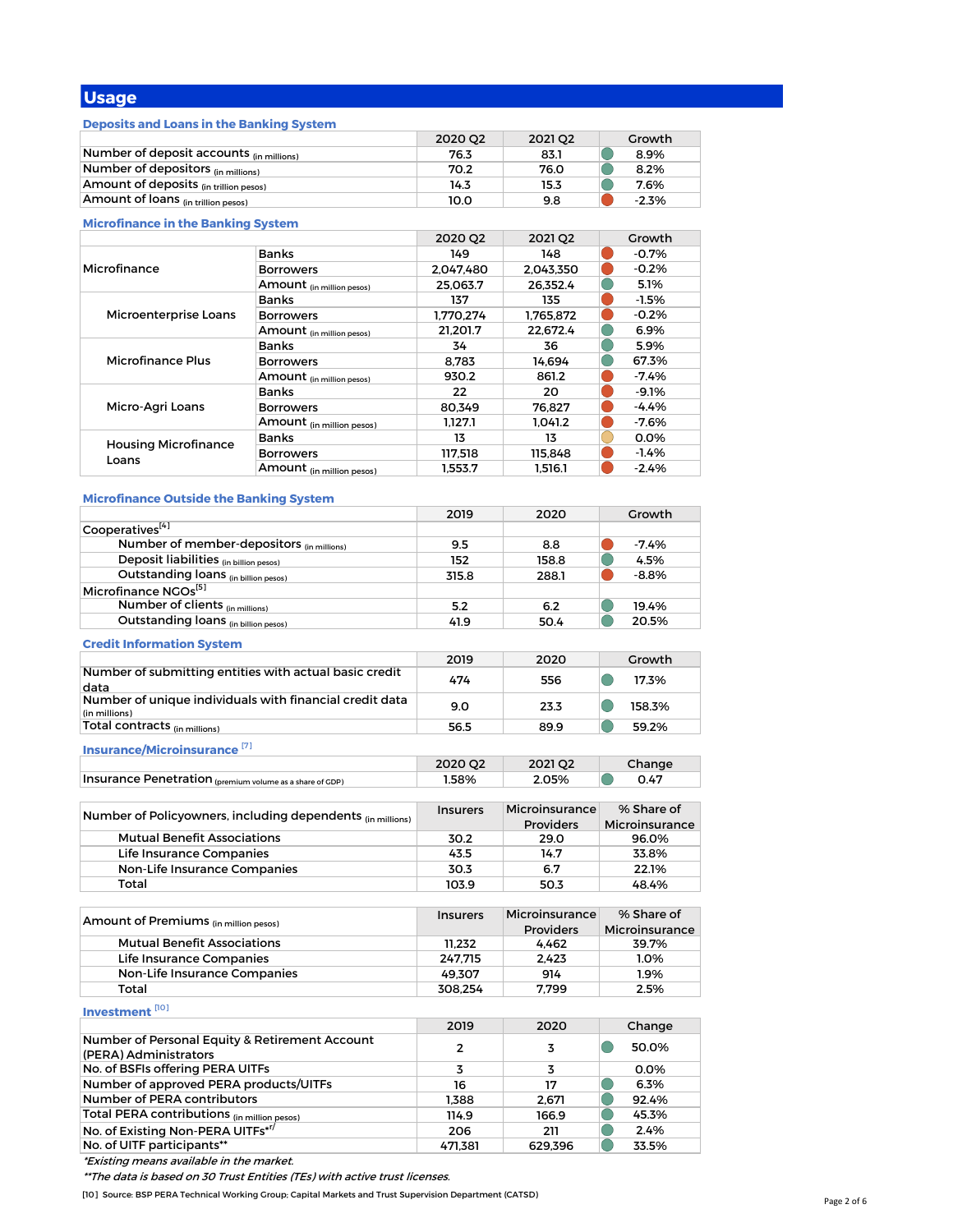# **Inclusive Digital Finance**

# **Basic Deposit Accounts**

|                                       | 2020 02 | 2021 $O2^{P}$ | Growth |
|---------------------------------------|---------|---------------|--------|
| Number of banks offering BDA          | 126     | 134           | 6.3%   |
| Number of BDA $_{(in\, millions)}$    | 4.8     | 7.4           | 52.9%  |
| Amount of deposits (in billion pesos) | 4.4     | 4.9           | 9.8%   |

# **Electronic Money Accounts**

|                                           | 2019  | 2020    | Growth |
|-------------------------------------------|-------|---------|--------|
| Number of E-Money Accounts (in millions)  |       |         |        |
| Registered e-money accounts               | 63.0  | 138.8   | 120.1% |
| Active e-money accounts <sup>"/</sup>     | 17.9  | 34.7    | 93.3%  |
| Number of Transactions (in millions)      |       |         |        |
| Inflow                                    | 178   | 501     | 180.8% |
| Outflow                                   | 449   | 1.207   | 168.6% |
| Amount of Transactions (in billion pesos) |       |         |        |
| Inflow                                    | 745.2 | 1.220.9 | 63.8%  |
| Outflow                                   | 740.1 | 1.189.5 | 60.7%  |

# **Account Ownership among Filipino Adults**

|                                                                      | <b>Adults</b> |
|----------------------------------------------------------------------|---------------|
|                                                                      | (in millions) |
| Total adults [philippine Statistics Authority, 2021]                 | 77.2          |
| Adults with an account in 2019 <sub>[BSP, 2019 FIS]</sub>            | 20.9          |
| Newly onboarded adults to date based on increase in:[11]             | 20.1          |
| $\text{BDA}_{[Q4\,2019\,\text{vs.}\,Q2\,2021]}$                      | 3.3           |
| New e-money accounts (active) <sub>[BSP, as of Q4</sub> 2020]        | 16.8          |
| Adults with an account as of Q2 2021 <sub>(estimate)</sub>           | 41.0          |
|                                                                      |               |
| % Share of adults with an accountas of Q2 2021 <sub>(estimate)</sub> | 53%           |

# **Digital Payments**

|                                                              | 2020 Q2 | 2021 Q <sub>2</sub> | Growth |
|--------------------------------------------------------------|---------|---------------------|--------|
| PESONet <sup>[12]</sup>                                      |         |                     |        |
| Volume (in millions)                                         | 12.0    | 31.7                | 164.2% |
| Value <sub>(in billion pesos)</sub>                          | 1.034.8 | 1.982.6             | 91.6%  |
| InstaPay <sup>[12]</sup>                                     |         |                     |        |
| Volume (in millions)                                         | 62.2    | 200.7               | 222.5% |
| Value (in billion pesos)                                     | 368.3   | 1.151.3             | 212.6% |
|                                                              | 2019    | 2020                | Change |
| Share of digital payments to total payment transactions [13] |         |                     |        |
| Volume                                                       | 14%     | 20%                 | 6.1    |
| Value                                                        | 24%     | 27%                 | 2.8    |

# **Alternative Finance[14]**

|                                           | 2019 | 2020 | Growth   |
|-------------------------------------------|------|------|----------|
| Crowdfunding (reward-based crowdfunding)  |      |      |          |
| Number of campaigns (in thousands)        | 0.67 | 0.67 | 0.0%     |
| Transaction Value (in million US\$)       | 2.13 | 1.51 | $-29.1%$ |
| Crowdinvesting (equity-based crowdfunding |      |      |          |
| Number of campaigns (in thousands)        | 0.01 | 0.01 | 0.0%     |
| Transaction Value (in million US\$)       | 0.58 | 0.49 | $-15.5%$ |
| Crowdlending (lending-based crowdfunding) |      |      |          |
| Number of loans (in thousands)            | 0.12 | 0.13 | 8.3%     |
| Transaction Value (in million US\$)       | 0.37 | 0.27 | $-27.0%$ |

[11] A key assumption in approximating the growth in account penetration is that the increase in BDA and e-money accounts in a given period represents accounts opened by unique individuals who were previously unbanked. However, there is probability that uptake of e-money accounts may be driven to a considerable extent by banked individuals opening e-money as a secondary transaction account.

[12] Source: BSP Payment System Oversight Department (PSOD). Covers transactions from January to June.

[13] Source: Better than Cash Alliance (BTCA)

[14] Source: Statista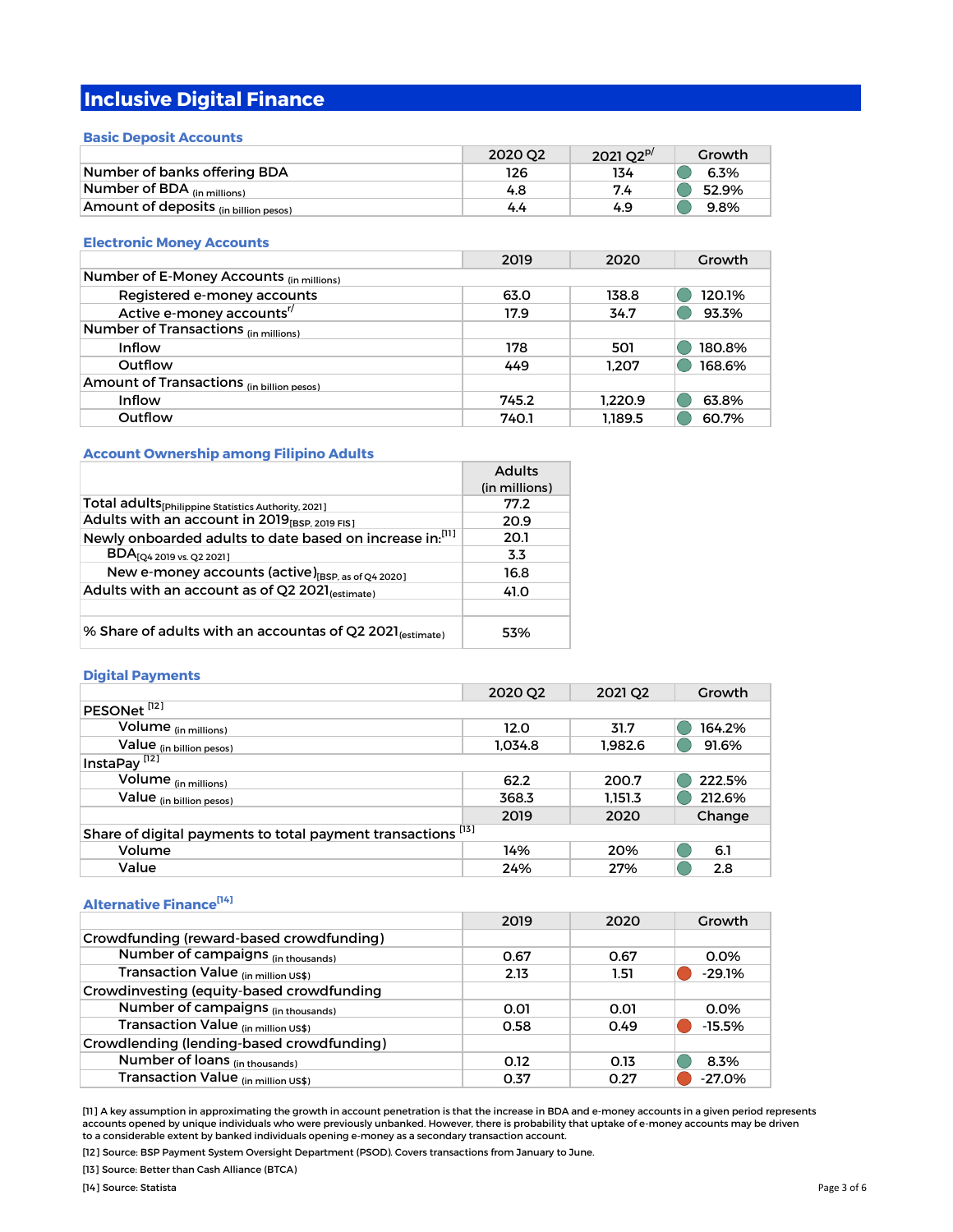# **Other financial inclusion data**

**Indicators from Demand-side Surveys**

### **FORMAL ACCOUNT**

| BSP Financial Inclusion Survey (Respondents: Adults - individuals aged 15+) | 2017  | 2019  | Change |
|-----------------------------------------------------------------------------|-------|-------|--------|
| Percentage of adults with formal account                                    | 22.6% | 28.6% | 6.0    |
| By type of account                                                          |       |       |        |
| Bank account                                                                | 11.5% | 12.2% | 0.7    |
| E-money account                                                             | 1.3%  | 8.0%  | 6.7    |
| Microfinance institution account                                            | 8.1%  | 12.1% | 4.0    |
| Cooperative account                                                         | 2.9%  | 1.7%  | $-1.2$ |
| Non-stock savings and loan association account                              | 0.3%  | 0.1%  | $-0.2$ |
| By individual characteristics                                               |       |       |        |
| Male                                                                        | 15.4% | 24.2% | 8.8    |
| Female                                                                      | 29.1% | 32.9% | 3.8    |
| Young adults (15-24)                                                        | 8.3%  | 13.1% | 4.8    |
| Older adults (25+)                                                          | 28.1% | 34.9% | 6.8    |
| <b>ABC</b>                                                                  | 51.1% | 42.9% | $-8.2$ |
| D                                                                           | 24.4% | 27.6% | 3.2    |
| Е                                                                           | 13.9% | 27.0% | 13.1   |
| Rural                                                                       | 20.3% | 29.8% | 9.5    |
| Urban                                                                       | 25.0% | 27.3% | 2.3    |
| Working adults                                                              | 28.1% | 39.0% | 10.9   |
| <b>Business owners</b>                                                      |       | 42.9% |        |
| Pantawid Pamilya participants                                               | ---   | 47.5% |        |
| Percentage of accountholders who use their account for<br>payments          | 18%   | 39%   | 21.0   |
| <b>BSP Consumer Finance Survey (Respondents: Households)</b>                | 2014  | 2018  | Change |
| Percentage of households with deposit account                               | 14.0% | 9.7%  | $-4.3$ |
| World Bank Findex (Respondents: Adults - individuals aged 15+)              | 2014  | 2017  | Change |
| Formal account                                                              | 31.3% | 34.5% | 3.2    |
| <b>Financial institution account</b>                                        | 28.1% | 31.8% | 3.7    |
| Mobile money account                                                        | 4.2%  | 4.5%  | 0.3    |

Percentage of adults with a formal account



Source: World Bank Global Findex (2017)

| <b>SAVINGS</b>                                                                     |         |         |         |
|------------------------------------------------------------------------------------|---------|---------|---------|
| BSP Financial Inclusion Survey (Respondents: Adults - individuals aged 15+)        | 2017    | 2019    | Change  |
| Percentage of adults with savings                                                  | 48%     | 53%     | 5.1     |
| Percentage of adults with savings in a bank<br>(base: adults with savings)         | 18%     | 21%     | 3.5     |
| Percentage of adults who keep their savings at home<br>(base: adults with savings) | 68%     | 51%     | $-17.3$ |
| 1151<br><b>BSP Consumer Expectations Survey (Respondents: Households)</b>          | 2021 01 | 2021 02 | Change  |
| Percentage of households with savings                                              | 28.2%   | 28.3%   | O.1     |
| Percentage of households with savings in banks<br>(base: HHs with savings)         | 71.1%   | 68.6%   | $-2.5$  |
| Percentage of OFW households who allot a portion of<br>remittances to savings      | 33.1%   | 33.0%   | $-0.1$  |
| <b>CREDIT</b>                                                                      |         |         |         |

| .                                                                           | 2017  | 2019  |         |
|-----------------------------------------------------------------------------|-------|-------|---------|
| BSP Financial Inclusion Survey (Respondents: Adults - individuals aged 15+) |       |       | Change  |
| Percentage of adults with outstanding loans                                 | 22%   | 33%   | 10.7    |
| Percentage of adults who borrowed from a bank                               |       |       |         |
| (base: adults with outstanding loans)                                       | 3%    | 3%    | 0.4     |
| Percentage of adults who borrow from informal sources                       |       |       |         |
| (base: adults with outstanding loans)                                       | 39%   | 54%   | 15.6    |
|                                                                             |       |       |         |
| World Bank Findex (Respondents: Adults - individuals aged 15+)              | 2014  | 2017  | Change  |
| Percentage of adults who borrowed any money                                 | 70.1% | 58.6% | $-11.5$ |
| Percentage of adults who borrowed from a formal financial                   |       |       |         |
| institution in the past year                                                | 11.8% | 9.7%  | $-2.1$  |
| Percentage of adults who borrowed from family and friends                   | 48.7% | 41.2% | $-7.5$  |
|                                                                             |       |       |         |
| <b>OTHER FINANCIAL SERVICES</b>                                             |       |       |         |

| UI HER FINANCIAL SERVICES                                                           |         |         |        |
|-------------------------------------------------------------------------------------|---------|---------|--------|
| World Bank Findex (Respondents: Adults - individuals aged 15+)                      | 2014    | 2017    | Change |
| Percentage of adults with debit card                                                | 20.5%   | 21.0%   | 0.5    |
| Percentage of adults with credit card                                               | 3.2%    | 1.9%    | $-1.3$ |
| Percentage of adults who made or received digital payments                          | 19.5%   | 25.1%   | 5.6    |
|                                                                                     |         |         |        |
| 1151<br>BSP Consumer Expectations Survey (Respondents: Households)                  | 2021 Q1 | 2021 02 | Change |
| Percentage of OFW households who allot a portion of<br>remittances to debt payments | 16.7%   | 16.5%   | $-0.2$ |
| Percentage of OFW households who allot a portion of<br>remittances to investment    | 8.2%    | 6.1%    | $-21$  |

**Indicators on the Quality Dimension of Financial Inclusion**

| Financial literacy. Percentage of adults who got a perfect score in a financial<br>literacy quiz (FIS 2019)                                                       | 8%  |
|-------------------------------------------------------------------------------------------------------------------------------------------------------------------|-----|
| Complaints. Percentage of adults who transacted with financial access<br>points and encountered issues (FIS 2019)                                                 | 37% |
| Affordability. Percentage of adults who said that the fees in financial access<br>points are more expensive than expected (FIS 2019)                              | 22% |
| Choice. Percentage of cities and municipalities with access to all types of<br>financial services: savings, credit, insurance, payments and remittances (2021 02) | 76% |
| Satisfaction. Percentage of account holders who are satisfied with their<br>account <sub>(FIS, 2019)</sub>                                                        | 97% |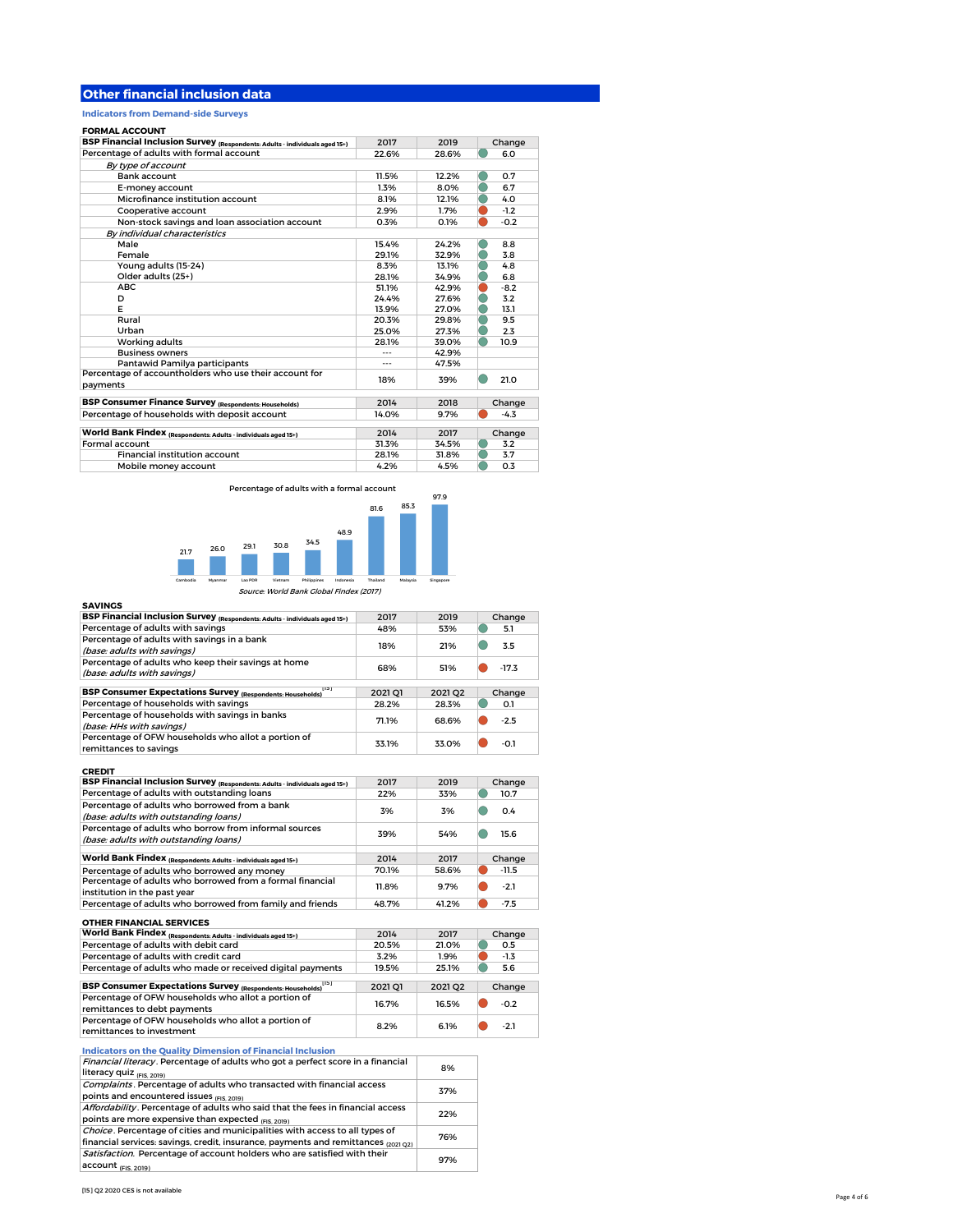# **Priority Sectors**



Source: Philippine Statistics Authority and Department of Trade and Industry (2020)

## **Women MSME**

| Share of female within the leading industries in the MSME Sector | 2018 |
|------------------------------------------------------------------|------|
| Retail or wholesale                                              | 88%  |
| Arts and culture                                                 | 81%  |
| Materials or manufacturing                                       | 74%  |
| Food processing                                                  | 70%  |
| Agriculture                                                      | 44%  |
| Source: Statista                                                 |      |

# **MSME Loans**

|                                                     | 2020 Q2  | 2021 Q2   | Change  |
|-----------------------------------------------------|----------|-----------|---------|
| Total MSME loans (in billion pesos)                 | 495.0    | 460.9     | $-6.9%$ |
| % share of MSME loans to total business loans       | 7.4%     | 7.1%      | $-0.3$  |
| % share of MSME loans to total banking system loans | 4.9%     | 4.7%      | $-0.2$  |
| % share of MSME loans to GDP                        | 5.8%     | 5.1%      | $-0.7$  |
| Y-o-Y growth in loans to MSMEs                      | $-10.6%$ | $-6.9%$   | 3.7     |
| Y-o-Y growth in loans to microenterprises           | $-10.4%$ | 5.9%      | 16.3    |
| Y-o-Y growth in loans to small enterprises          | $-13.3%$ | $-11.1\%$ | 2.2     |
| Y-o-Y growth in loans to medium enterprises         | $-9.5%$  | $-7.8%$   | 1.7     |
| Y-o-Y growth in loans to private corporations       | 8.8%     | $-1.9%$   | $-10.7$ |

### **MSME Loans based on RA 6977, as amended[16]**

|                                                  | 2020 02   | 2021 02   | Growth/Change |
|--------------------------------------------------|-----------|-----------|---------------|
| Total compliance for MSEs (in billion pesos)     | 184.4     | 176.5     | $-4.3%$       |
| Total compliance for MEs (in billion pesos)      | 299.6     | 278.3     | $-7.1%$       |
| Percentage of compliance for MSEs (required: 8%) | 2.1%      | 2.1%      | 0.0           |
| Percentage of compliance for MEs (required: 2%)  | 3.4%      | 3.3%      | -0.1          |
| Number of MSME Borrowers                         | 1.597.520 | 1.516.668 | $-5.1%$       |
| Number of BMBE Borrowers                         | 3.332     | 3.874     | 16.3%         |

### **Enterprise Access to Finance**

|                                                                                       | 2009  | 2015  | Change |
|---------------------------------------------------------------------------------------|-------|-------|--------|
| Percentage of enterprises with a checking or<br>savings account                       | 97.8% | 93.2% | $-4.6$ |
| Percentage of enterprises with bank loans/line of<br>credit                           | 33.2% | 29.9% | $-3.3$ |
| Percentage of Enterprises Identifying Access to<br><b>Finance as Major Constraint</b> | 13.0% | 10.4% | 2.6    |
| Source: World Bank Enterprise Survey (among small, medium, and large enterprises)     |       |       |        |

# **Proportion of Investments Financed by Source**

|                                                                                   | 2009  | 2015  | Change |
|-----------------------------------------------------------------------------------|-------|-------|--------|
| Internal finance                                                                  | 75.9% | 81.2% | 5.3    |
| Bank finance                                                                      | 12.2% | 10.1% | $-2.1$ |
| Trade/Supplier credit                                                             | 6.5%  | 2.6%  | $-3.9$ |
| Equity/Sale of stock                                                              | 3.7%  | 5.5%  | 1.8    |
| Source: World Bank Enterprise Survey (among small, medium, and large enterprises) |       |       |        |

### **Agricultural Sector**

**Share to total agricultural production**



**Growth by subsector**

# **Agriculture, Forestry and Fishing (AFF) Loans**

|                                                 | 2020 02 | 2021 02 | <b>Growth/Change</b> |
|-------------------------------------------------|---------|---------|----------------------|
| Total AFF Loans <sub>(in billion pesos)</sub>   | 254.3   | 236.5   | -7.0%                |
| % share of AFF loans to total loans outstanding | 2.45%   | 2.29%   | $-0.15$              |
|                                                 |         |         |                      |

# **Agri-Agra Compliance**

|                                                   | $2020O2^{p}$ | 2021 02 | Growth/Change |
|---------------------------------------------------|--------------|---------|---------------|
| Total compliance for AGRA (in billion pesos)      | 59.5         | 71.6    | 20.4%         |
| Total compliance for AGRI (in billion pesos)      | 635.6        | 718.1   | 13.0%         |
| Percentage of compliance for AGRA (required: 10%) | 0.94%        | 0.96%   | 0.03          |
| Percentage of compliance for AGRI (required: 15%) | 9.99%        | 9.67%   | $-0.32$       |

[16] Magna Carta for Micro, Small and Medium Enterprises (MSMEs). The mandatory allocation of credit resources to MSMEs lapsed in June 2018 but is being reported for monitoring purposes.